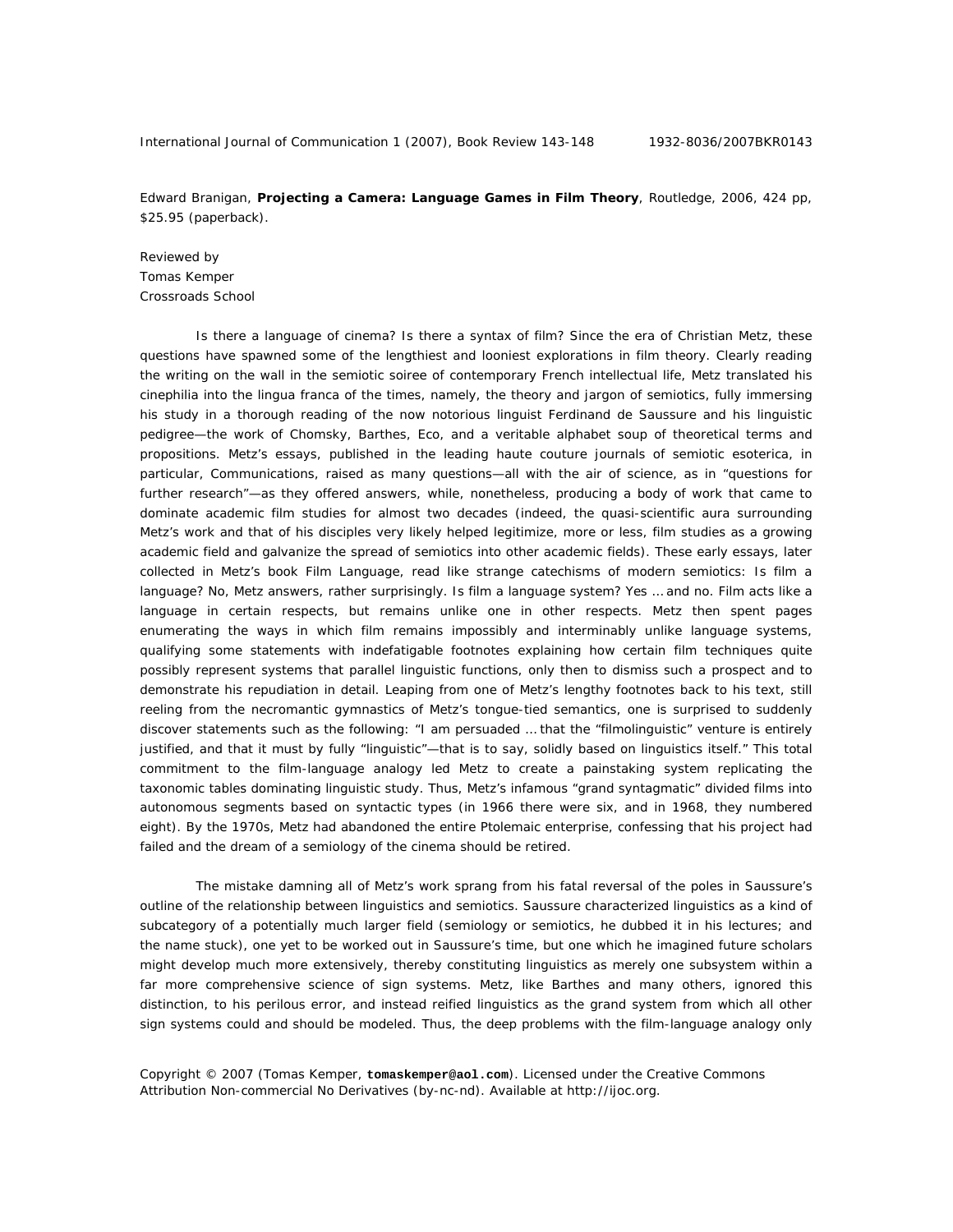$\overline{a}$ 

truly surfaced in the era of semiotics, the very era, ironically, where the idea of film language was pursued more rigorously, if, at times, more ridiculously.

Enter Edward Branigan. In his new book, *Projecting a Camera: Language-Games in Film Theory*, Branigan joins these language games swinging for the fences, claiming on the first page: "film theory needs to be rethought. It must seek a new relationship to its own language" (xiii). The genuine novelty Branigan brings to this rethinking lies in his approach to film theory's object of analysis, which he shifts from the nature of film itself to the *language* we use to describe film. If the film-as-language metaphor has dominated a certain strain of thinking about film for nearly a half-century, then Branigan acknowledges the metaphor as such, as only a metaphor or analogy. In this regard , all we can do is use language to describe cinema. We can only comprehend film through our language. In that sense, Branigan posits, we can dissect a "language" of cinema, namely, the language employed by theorists to define and analyze cinema, a language of and about cinema. In a sense, then, Branigan's project remains Metzian in scope—in the power of linguistic precision and the attention to lexical systems (at the very least, in a certain sense of nostalgia for Metzian totalizing projects)<sup>1</sup>—without committing itself to Metz's erroneous structural foundation.

But Branigan narrows his approach further. The book isn't only about the language we use in film theory to describe film. In its most powerful demonstrations of Branigan's argument, the book whittles its approach down to the language we use to describe the camera, exploring the concept of "the camera" from every imaginable theoretical angle. Thus, you will not find film analysis in this book. You will not even find many films—two or three here and there—discussed in this book. Instead, Branigan interrogates descriptions, assumptions, and definitions (however ill) of the camera as commonly employed by a number of the theories dominating (or formerly dominating) film studies. And, perhaps more valuably, Branigan argues for a more grounded, proper, and flexible usage of the term "camera." In a densely packed chapter (number three, which offers the core of the book's argument), Branigan explicates eight different uses of the term "camera." He notes, in a brilliant example of his deep thinking, that "camera" rarely refers to an actual physical camera. For Branigan, the term "camera" represents more of a malleable heuristic that we employ to describe our acts of looking at films, our experience and understanding of the compositional framing, of characters, or of situations in the narrative.

Branigan's book serves up a complicated work of intricate, dense theorizing, weaving issues together through a complex matrix of analytical arguments, critique, and expositional outlines of valuable concepts outside of the domain of film studies, replete with pertinent and parsing references to important works by Deleuze, Zizek, Kant, Plato, Barthes, Nelson Goodman, and, of course, Wittgenstein, and the typical roster of film theorists. Branigan seems to have read everything, and thoroughly. This can make the book a tough haul at times (one silly zinger of a footnote offers a summary of Einstein's special theory of relativity). Advanced graduate seminars represent the most apt and likely destination for this book. To fully comprehend Branigan's work, you feel the need to read Wittgenstein and Chomsky, and many others. Indeed, pushing film scholars into new work in philosophy (and even science) represents one of

<sup>&</sup>lt;sup>1</sup> See Branigan's reference to Metz in "Wittgenstein, Language-Games, Film Theory," p. 6, available at www.filmandmedia.ucsb.edu/people/professors/branigan/index.html.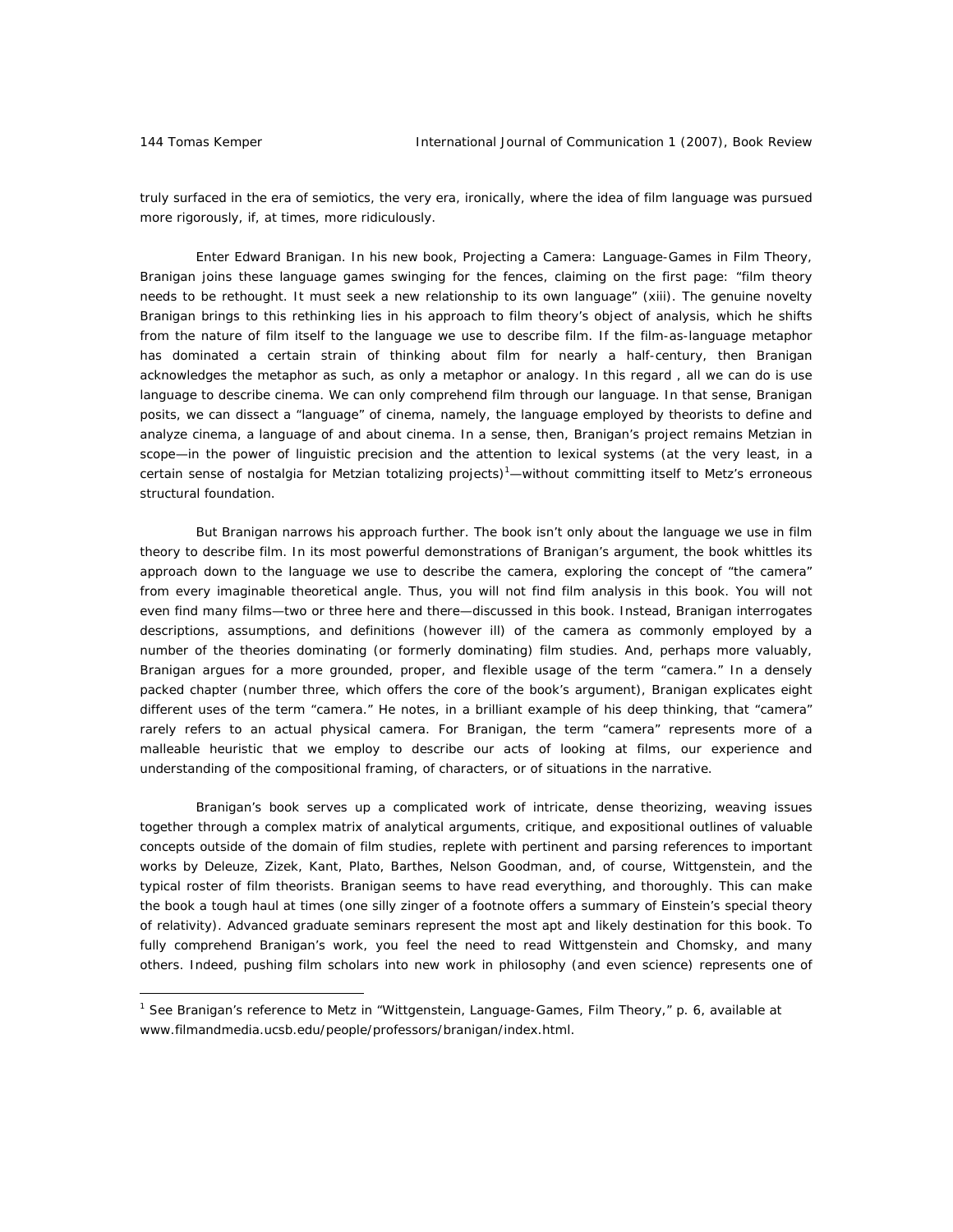Branigan's goals in shaking up film theory (with its tiresome (though thankfully fading) reliance on Lacan and the Usual Suspects). In this expansive spirit, Branigan includes an intricately structured 25-page bibliography divided into almost 20 subjects (add to that, nearly 100 pages of dense endnotes; and if you add the index to these sections, then, all together, they almost equal the actual text of the book, clocking in at just over 200 pages). There are enough ideas in here for five books. Yet despite the incredible depth of the writing and the complicated design of the book itself, Branigan offers a fairly tight argument. Without watering down the book too much (although that remains a risk necessarily taken by any book review), Branigan's core proposition calls for a set of film theories that remain firmly grounded in an understanding of the embodied nature of our language and cognitive abilities. In this regard, Branigan draws upon the cognitive philosophers George Lakoff and Mark Johnson who approach language and thinking as conceptual activities rooted in the nature of our embodied experience. To simplify, a clear-cut concept and phrase like "Branigan is in touch with the work of Lakoff and Johnson" describes a close connection between thinkers by referencing our embodied sense of touching and spatial proximity. According to Lakoff and Johnson, all of our cognitive activity can be characterized in this way.

Branigan employs these ideas to chip away at the inconsistent logic (both in terms of concepts and metaphors) at work in a number of leading film theories and to build up a new understanding of our experience of films, particularly—as an illustrative example of the power of his new approach to film theory—the ways in which we use the term "camera" to describe our comprehension of films. The camera, according to Branigan, becomes a metaphor, a stand-in, or an analogy for concepts like perspective, attention, scrutiny, meaning, and the author or artist. To say, for example, that the camera frames a telephone or zooms in on a character's emotional reaction only means that our attention focuses on these elements. In other words, when we say the camera closes in on an object, we're really saying that our attention or comprehension established that thing as significant (to the story, to a character, to the director, or many other reasons). Comprehension, for Branigan, remains an *act* by spectators and "camera" forms part of the language we use—as in the above examples—to describe this comprehension. Therefore, Branigan argues, a film theory must remain alert to this understanding of language.

On his website, Branigan describes his new book as "a detailed, far-reaching, sly attack on a century of film theory."<sup>2</sup> But make no mistake about it: this is a full-scale attack, salting the earth as the pages turn. At one point, Branigan even offers us a scorching chart: "Nearly Vacuous Causal Formulas about Film" (194), condemning many of the major concepts in film studies to a theoretical void. Admittedly, quite a few of the formulas on the list will not suffer much from the attack since they've already long expired. For example, Branigan, by way of demonstrating the clarifying power of his new approach to film interpretation, offers a sustained attack on "suture" theory. While Branigan's critique remains useful and dazzling, suture theory has been out of business for a long time. The work of Jean-Pierre Oudert or Kaja Silverman does not really require such a theoretical undermining, since they could be attacked simply for their bogus argumentative style and the dense discursive masquerade of jargon and citations that camouflaged their fallacious logic. Better to move on to the power of Branigan's new theoretical work, than demolish a bankrupt trend in film studies (with all due respect to the rigor of Branigan's demolition).

 $\overline{a}$ 

<sup>&</sup>lt;sup>2</sup> www.filmandmedia.ucsb.edu/people/professors/branigan/index.html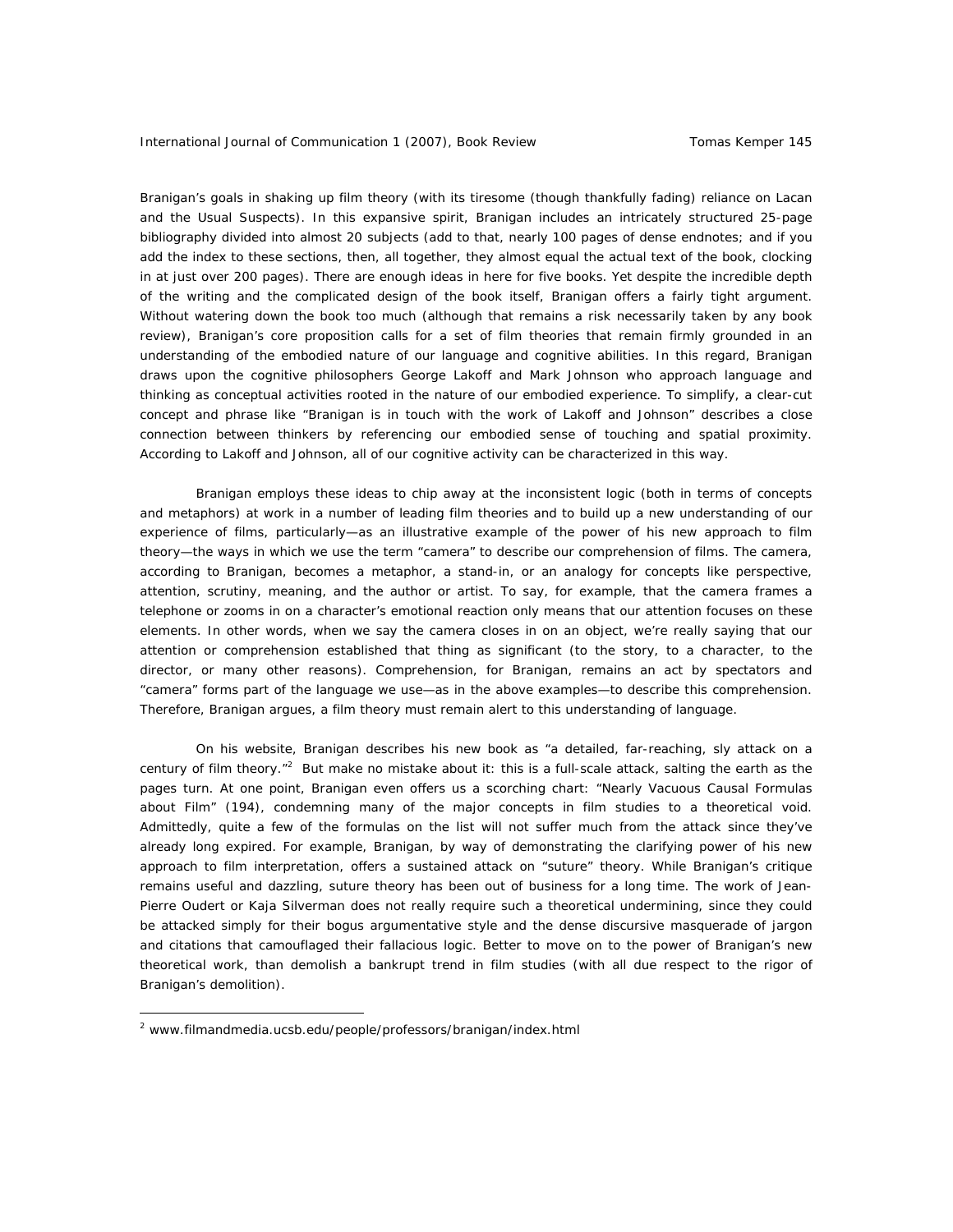Yet, at other times, the book remains a little too generous and cautious in its critiques. Branigan often attacks unspecific targets of what he calls metaphysical conceptions of the camera. Too much of the reader's effort goes into ferreting out the specific theorist under attack. If film theory needs rethinking, if so many theorists messed up, then a fruitful explication identifying the exact mistakes performed by particular theorists would liven the debate and sharpen our understanding of the issues, as well as the merits of Branigan's contributions. Certainly, academic debates can become too polemical, too petty, and too political (in terms of professional associations). In this sense, Branigan's generosity appears refreshing. But something stronger seems in order here, especially when you're nailing accusatory lists (of the "vacuous ideas" category) to the doors of the academy. To take one example, Bordwell's recent critique of Zizek—provoked by the Hegelian huckster himself, not by Bordwell—offers greater clarity about the opposing positions.<sup>3</sup> Branigan's own argument might have been sharpened by a similar approach.

The emphasis Branigan places upon the shaping force that language plays in all film theory necessarily opens up his approach to the role of reception, and, as he acknowledges, the role of social, cultural, and historical contexts. In other words, a film theorist, Branigan argues, must remain alert to the shaping forces of history, of particular spectators, of culture, in scrutinizing film theory, for any and all of these categories factor into the language employed to describe and comprehend film. Yet the degree to which Branigan's approach allows for and recognizes a cultural and historical dimension remains a question that escapes full explication in this book. A number of times Brangian cites with approval Bordwell's *Making Meaning*, a text quite skeptical of and even hostile to cultural studies approaches, but where Branigan draws the line remains unclear. Would he, for example, sanction Anne Friedberg's recent *The Virtual Window*, a book exploring the conceptual and metaphoric mobility (historical and cultural) of the notion of "framing" in cinema, painting, and computer screens?<sup>4</sup> We can't answer this question since Branigan never fully articulates the foul lines demarcating the language-games of film theory. No doubt, they change with the context; but how a 'theory-game' playing with cultural, historical, or social factors might avoid ending up on Branigan's list of "vacuous" ideas goes unanswered.

Given the corrective tone dominating Branigan's book, the way, that is, in which he severely warns against improper and inconsistent metaphors employed in the language of film theory and criticism, you start to yearn—a little bit anxiously at times (as when you read Wittgenstein on language)—for some sense of what forms (linguistic and argumentative) of film criticism meet Branigan's approval. Thankfully, on page 207, Branigan offers us a sanctioned example from Gerald Mast. In this short excerpt, Mast dissects a single shot from a Chaplin film in which the great clown mimes his indecision, contemplation, and finally his resolution. Mast divides the shot into three spatial sections representing different mental states as the clown moves forward across the frame. A nice bit of writing, but an unfortunate choice. For one thing, Mast's neat division remains entirely conceptual, with no necessary relation to the screen itself (as conceptual as anything from the days of structuralism and Metzian semiotics). For another thing, the cognitivist-constructivist school tends to produce formal analyses that too often read as what might be called allegories of thinking. As with so many other theories, as with, for example, deconstructive critics,

 $\overline{a}$ 

<sup>3</sup> www.davidbordwell.net/essays/zizek.php

<sup>4</sup> http://thevirtualwindow.net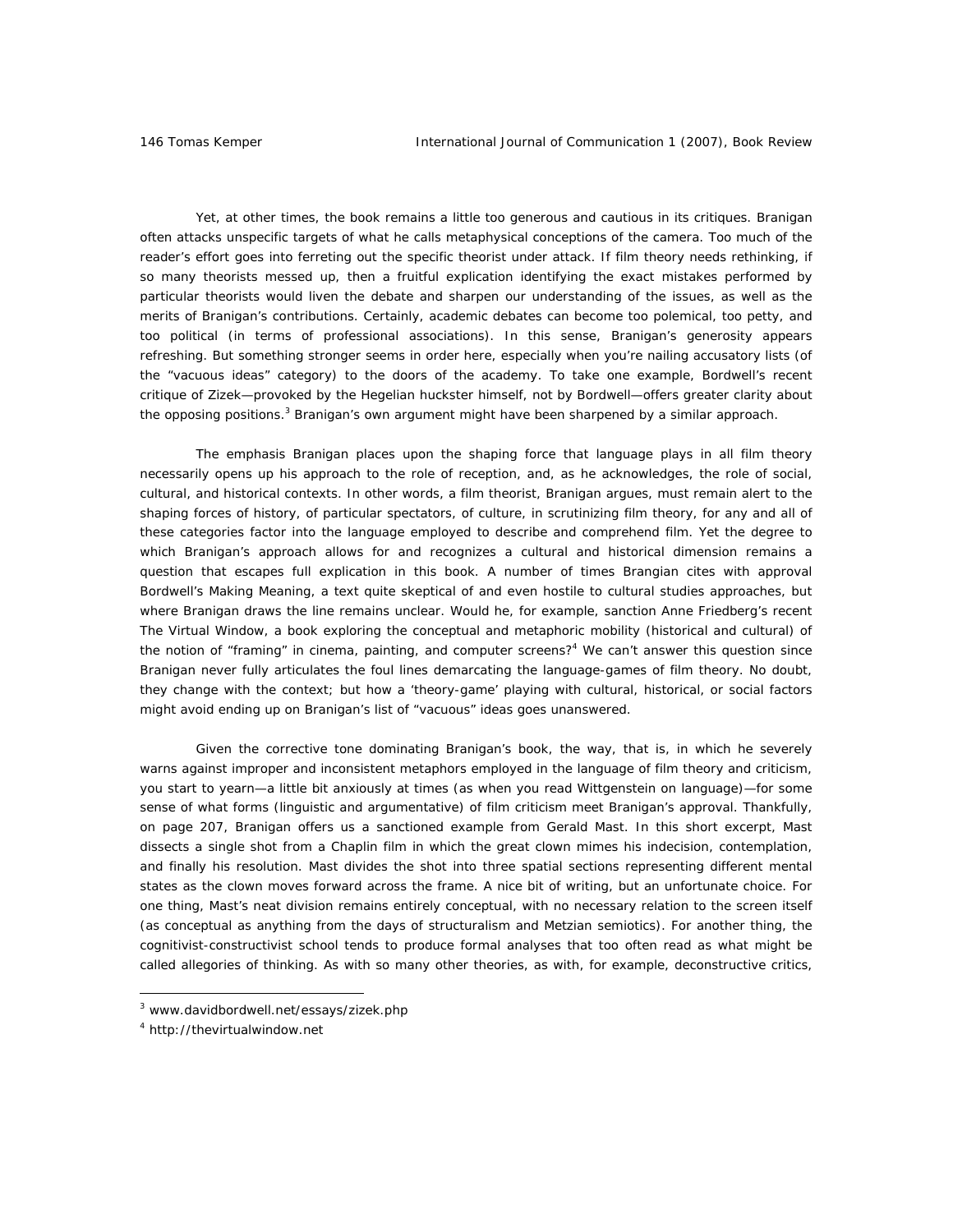who always seemed to "discover" deconstructive activity in the analyzed texts themselves (which were then heralded for adhering to the theory's principles), the cognitive school tends to unveil the way formal structure parallels the cognitive processing performed by a spectator. The sample from Mast—long gone before the cognitive school eked out a brief role for itself in film studies—comes off as a little trite in this sense. The shot, after all, also offers a single recording of Chaplin artfully miming human activity, entirely comprehensible without any triadic division of the frame. Mast's analysis would work just as well as a description of Chaplin's expressive body movement, without recourse to some formal connection between composition and cognition.

This emphasis on cognitive psychology and philosophy links Branigan's new book to his previous one, 1992's *Narrative Comprehension and Cinema*. His new work simply moves the issue of comprehension (how we construct understandings of film through our cognitive concepts and experience) to a well-honed exploration of the language-games known as film theory. In this sense, Branigan's new work reads like a set of sensible prescriptions: "Be careful with the way you phrase your descriptions of film form." "Be consistent with your metaphorical constructions." "Don't build elaborate systems that remain ungrounded."

If the book only added up to such admonitions, then Branigan's work, while offering strong and timely advice to a field once overwrought with confusing, convoluted, and casually careless language, would barely qualify as an interesting project. But Branigan is up to much more here. It's not merely that film theories should be consistent and carefully constructed in their metaphors and language. No. Branigan sticks us with a much stronger position. He argues that film theories should be based on an understanding of the embodied nature of our language. Theories are "vacuous," for example, because they use disembodied language (or misuse it). If, for example, the term camera remains a concept we employ to comprehend components of a film, then the proper and strongest usage of this term in a theoretical framework are those that remain rooted in the embodied nature (basic cognitive and emotive responses) of these language games. This emphasis on cognitive theory offers us a kind of lexical and conceptual measuring stick for evaluating the validity of film theories. That's why Branigan resorts to the work of Lakoff and Johnson. That's why he heralds the work of Wittgenstein. Branigan turns to these thinkers in order to militate for a grounding of film theory in an understanding of the embodied nature of our cognition and language.

As a bystander to these debates I feel it is important to accentuate the challenge Branigan presents here. Some portions of the book strike a seemingly balanced, even pluralistic or relativistic tone, one that might obscure the overall thrust of its argument. Often these sections remain the most strongly Wittgensteinian, in the sense that the language-games of various theories get framed under their different uses and purposes. From this perspective, the language games of various film theories, then, need to be understood for their different goals: none the better; none the worse. But the emphasis Branigan places on cognitive philosophy (even while Lakoff veers into a similar relativism in some of his own work) strikes a harsher note. If the various film theories remain only different language games, then, Branigan argues, they all possess a blind spot, in that they fail to acknowledge the embodied nature of their conceptual and linguistic structures. Whether other Wittgensteinian scholars will welcome or resist this latter move by Branigan remains an open question (one beyond my level of expertise). Thus, while his book recognizes